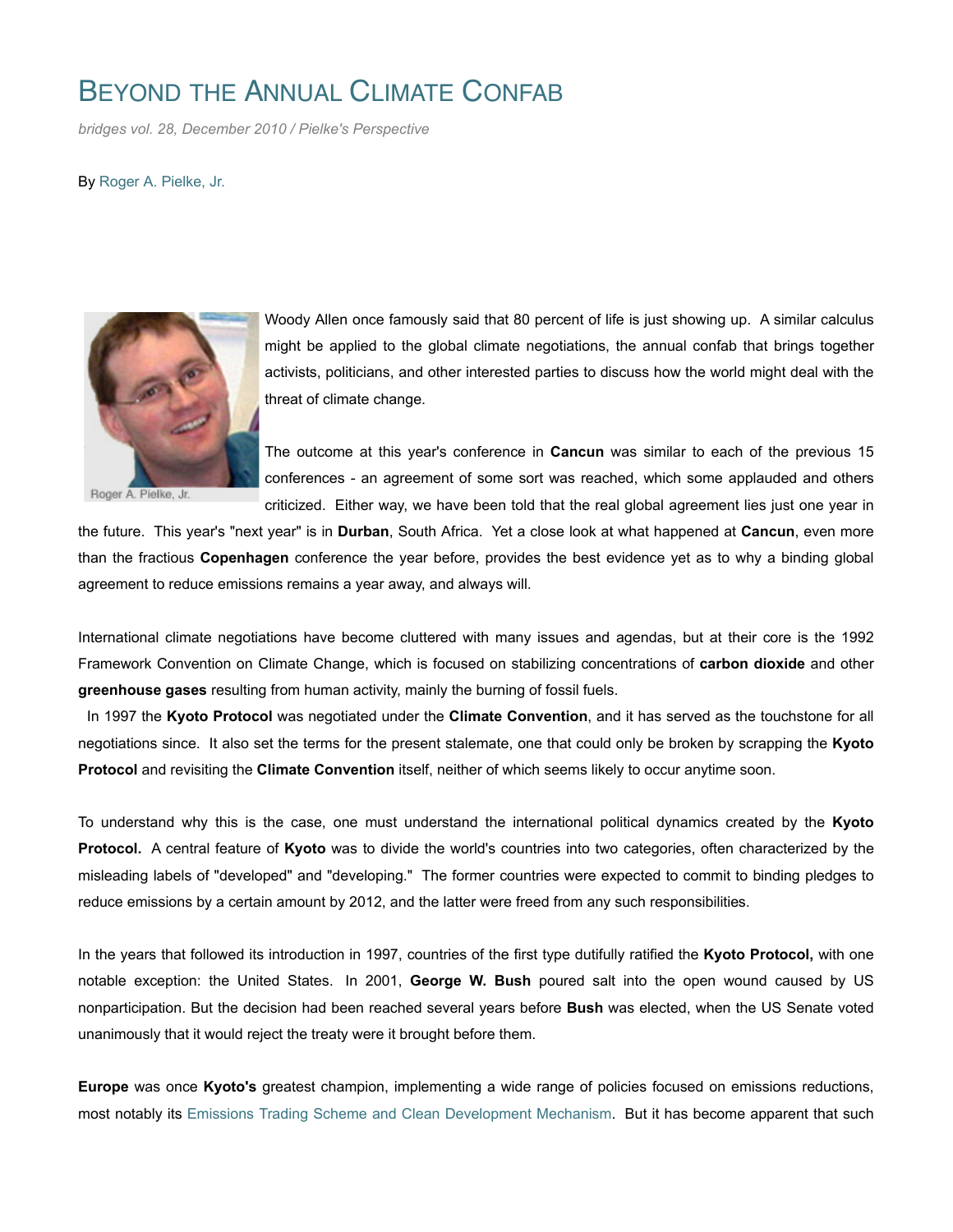policies, while arguably achieving many things, did virtually nothing to accelerate the pre-existing rate of **decarbonization** of the **European economy**. In the meantime, the expansion of **renewable technologies** has been fraught with challenges, security of supply has taken on greater importance in several countries (particularly those dependent on gas from the east), parts of **Europe** have in fact been **recarbonizing** in recent years, fault lines have developed between east and west on **EU energy** and **climate policies**, and **financial crises** have limited enthusiasm for **higher-priced energy**. These and other factors have meant that the justifications for **Kyoto** in **Europe** changed from a focus on actual **emissions reductions** to seeing the **Protocol** as a necessary first step toward a much broader global agreement that would, in fact, be effective in ways that **Kyoto** is not.

**Europe's** dampened enthusiasm for a go-it-alone approach to **Kyoto** was clearly reflected in its **pre-Cancun** decisions to defer a debate on increasing its 2020 emissions reduction commitment from 20 percent to 30 percent (reflecting total emissions equal to two weeks of **China's 2010 emissions** - itself an indication of **Europe's** diminished role), and to adopt a stance that any follow-on to **Kyoto** should require that the countries with no binding commitments in the 1997 agreement take on such commitments in a **Kyoto 2**.

At the same time that **Europe** was preparing its **pre-Cancun** negotiating position, the so-called **BASIC countries** (Brazil, South Africa, India, and China) and their allies were preparing their own unified stance, which called for a commitment to extending **Kyoto** but resistance to any overture that they take on binding **emissions reductions** targets.

The differing positions of **Europe** and the **BASIC countries** alone would have been enough to lead to a stalemate in **Cancun,** but it was **Japan** that made the obvious inescapable. **Japan** proclaimed, at the start of the **Cancun** meeting, that it was in no way prepared to sign on to any agreement for a follow-on to **Kyoto** that did not have the participation of the **United States** and the so-called developing countries. **Japan's** unexpected hard line caught many by surprise and attracted much scorn toward Japan among activists and other supporters of the **Climate Conventio**n.

The reason for **Japan's** stance is not difficult to fathom. Following the historic election of August, 2009, the new government, in what was undoubtedly a moment of populist exuberance, promised to increase **Japan's emissions reduction commitment** from a 15 percent reduction by 2020 (from 2005 levels) to 37 percent. Such a reduction, which would likely turn into Japan's international commitment under a **Kyoto 2**, is simply not practically achievable. Professor Tetsuo Yuhara of the University of Tokyo estimated that among the actions required to meet the target would be 600,000 new **solar installations** each year, 15 new **nuclear power plants**, **electric vehicles** comprising 90 percent of all new purchases, and a **carbon price** of \$80 per tonne (1tonne = 1.1 tons, US). With one of the most **carbon-efficient** major economies on the planet, an **emissions reduction** of 37 percent by 2020 are not remotely possible in **Japan**, under even very modest **economic growth**.

So, rather than participating in a continued charade, **Japan** simply said that the **Kyoto** emperor has no clothes. At **Cancun**, **Russia** and **Canada** soon followed in **Japan's** footsteps, and eschewed participation in a second **Kyoto** commitment period. When India's environment minister went a bit rogue in the other direction by suggesting that India would be open to **binding emissions reduction** commitments, he was quickly brought back in line by his prime minister, who explained that **India** was not about to make any such commitments. In short, the fault lines created by **Kyoto** are as